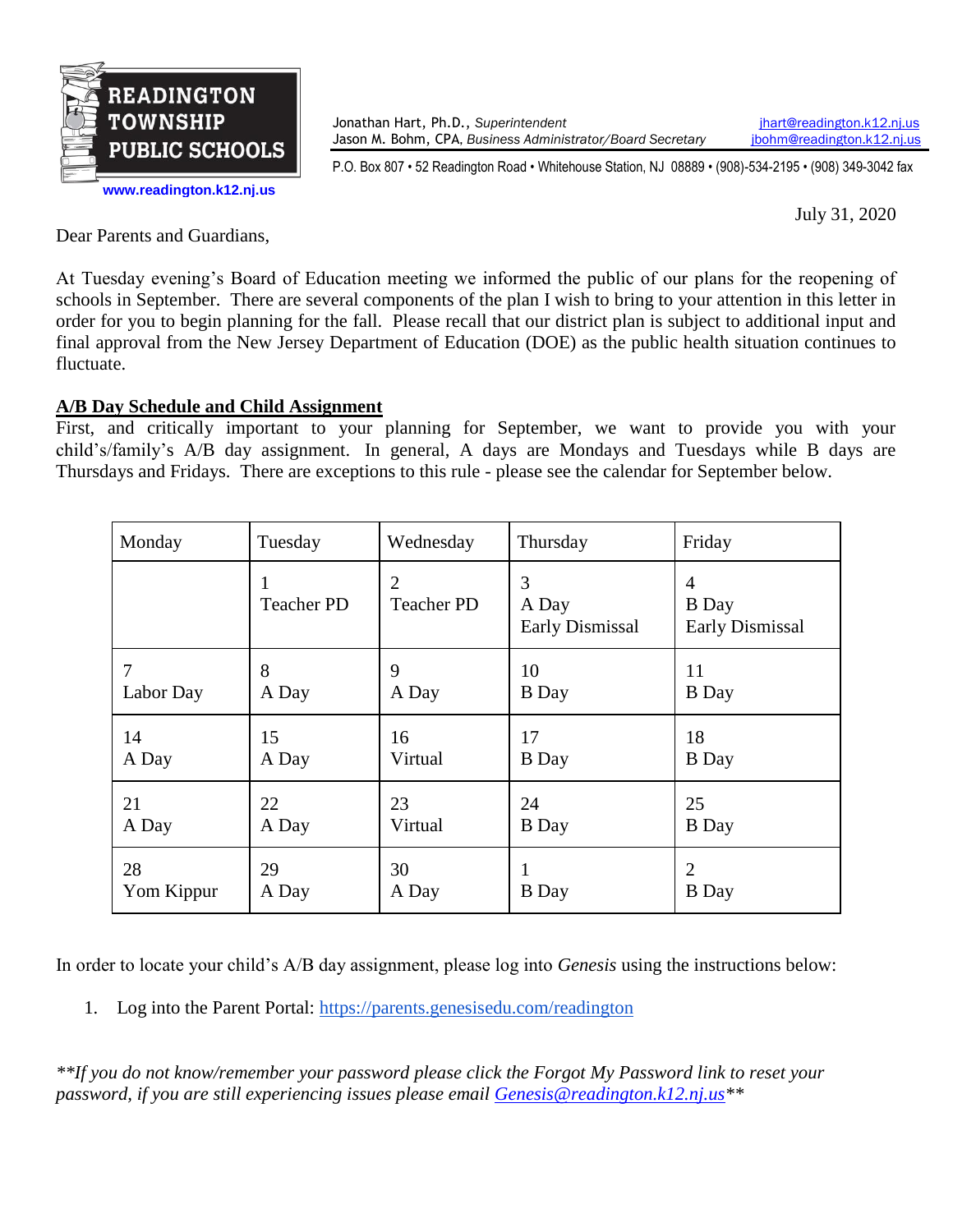2. On the top of the screen click on the **Student Data** tab, in the row of tabs below that click on the **Summary** tab.

|                                                                               |  | A MESSAGE CENTER <b>34 STUDENT DATA I</b> CONTACTS <b>C</b> SETTINGS <b>A</b> LOGOUT |  |  |
|-------------------------------------------------------------------------------|--|--------------------------------------------------------------------------------------|--|--|
| Summary Assessments Attendance Grading Gradebook Documents Forms Course Pages |  |                                                                                      |  |  |
|                                                                               |  | <b>SELECT STUDENT:</b>                                                               |  |  |

3. Within the Summary screen under your child's picture, you will see the rotation group they are assigned to.

|                 |                          |                 |                                |                      |           | GRADE:<br>07 |
|-----------------|--------------------------|-----------------|--------------------------------|----------------------|-----------|--------------|
|                 | READINGTON MIDDLE SCHOOL |                 |                                | STUDENT ID:          | STATE ID: |              |
|                 | <b>THIS WEEK</b>         | M               | $\boldsymbol{\mathsf{w}}$<br>T | $R$ $F$              |           |              |
|                 | <b>ATTENDANCE</b>        |                 |                                |                      |           |              |
|                 | <b>ASSIGNMENTS</b>       | $\underline{0}$ | $\Omega$<br>$\Omega$           | Q<br>$\underline{0}$ |           |              |
|                 |                          |                 |                                |                      |           |              |
|                 |                          |                 |                                |                      |           |              |
|                 |                          |                 |                                |                      |           |              |
|                 |                          |                 |                                |                      |           |              |
|                 |                          |                 |                                |                      |           |              |
|                 |                          |                 |                                |                      |           |              |
|                 |                          |                 |                                |                      |           |              |
|                 |                          |                 |                                |                      |           |              |
|                 |                          |                 |                                |                      |           |              |
| Rotation Group: |                          |                 |                                |                      |           |              |
|                 |                          |                 |                                |                      |           |              |

## **Choosing a Fully Virtual Option and Transportation for the Start of School**

All children have been assigned to either A or B day. With this information, parents have two options at this point in the school year: 1) have your child attend on A or B day according to his/her schedule or 2) select a completely virtual option. In addition, parents must also make a final decision regarding transportation. Parents who wish to opt for fully virtual learning or to provide their own transportation will be required to commit to their selection until October 1, 2020. At that time, our district will review any requests and allow parents a different option.

In order to make your selection, please follow the instructions provided in the link below. **Parents must complete their selections regarding virtual learning and transportation by August 12, 2020**.

We have provided instructions to fill out this Start of School form on a computer and a smartphone to make your selection for the start of the school year. Please use the link provided to read directions and fill out the form. [Start of School Form.](https://docs.google.com/document/d/1aYiR08exjOVMjVUNZJs7AMN-PJb4-TU9qW3XVQTbo1c/edit?usp=sharing)